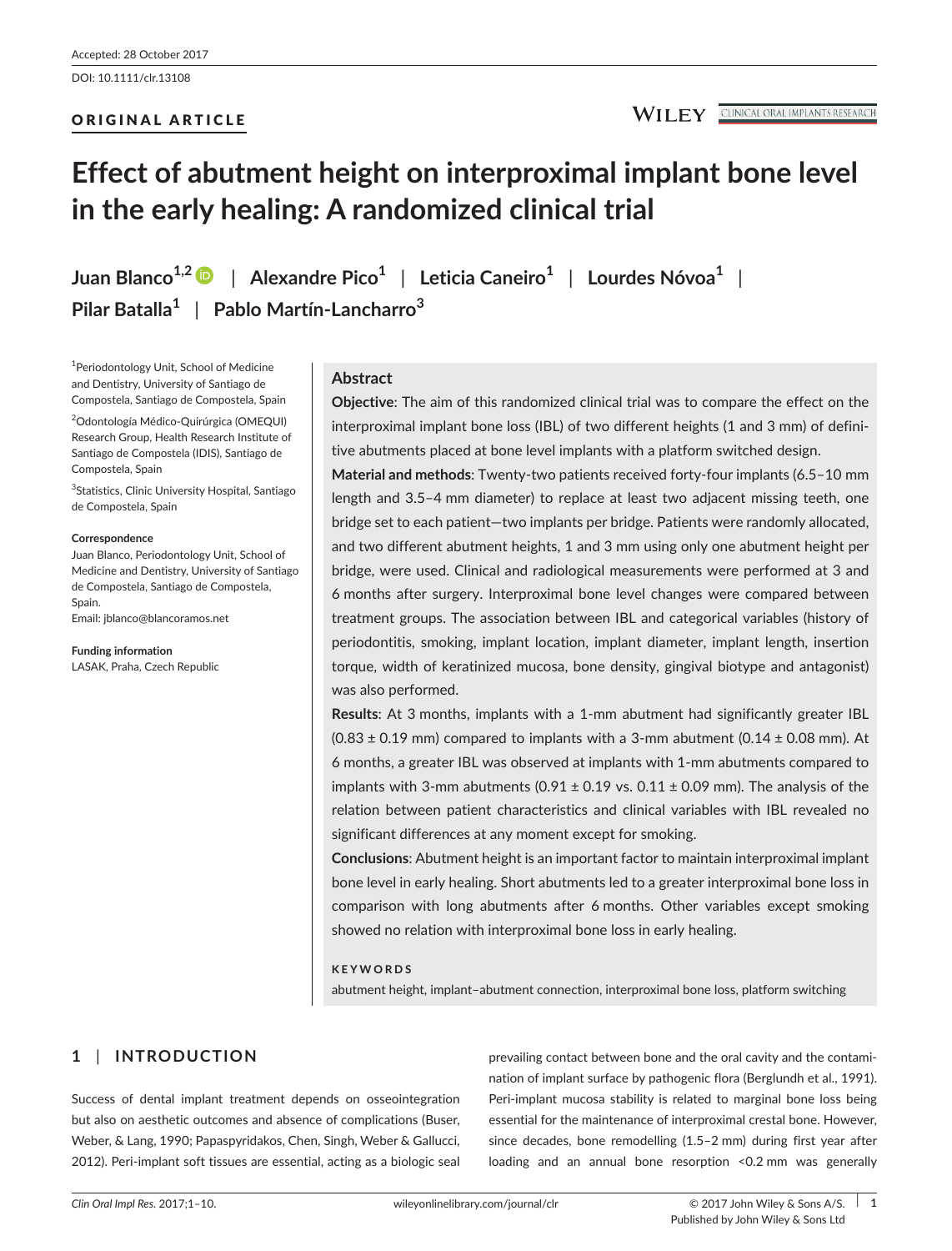accepted as success for two-piece implants according to Albrektsson, Zarb, Worthington and Eriksson (1986).

Several factors have shown to influence on interproximal bone loss, including surgical trauma, micro-gap, biologic width, location of implant–abutment micro-gap or implant characteristics (Buser, Martin, & Belser, 2004; Hermann, Buser, Schenk, & Cochran, 2000; Hermann, Buser, Schenk, Higginbottom, & Cochran, 2000; Oh, Yoon, Misch, & Wang, 2002). The position of this micro-gap at the level or below the bone crest results in a more intense remodelling and apical displacement of the peri-implant bone as a consequence of the colonization of the micro-gap (Broggini et al., 2006). Bone remodelling due to biologic width establishment has been observed in early healing stages, being unrelated to submerged or non-submerged healing (Berglundh & Lindhe, 1996; Ericsson, Nilner, Klinge, & Glantz, 1996). Experimental studies performed in Beagle dogs and humans have shown a complete maturation of peri-implant mucosa 6–8 weeks after implant installation with similarities in terms of composition and dimensions between soft tissues around teeth and implants (Berglundh, Abrahamsson, Welander, Lang, & Lindhe, 2007; Berglundh et al., 1991; Tomasi et al., 2014). A minimum dimension of mucosa thickness is required for the establishment of mucosal attachment as demonstrated by Berglundh and Lindhe (1996). In a study performed in Beagle dogs, they reduced vertical dimension of the peri-implant mucosa in test group, and periimplant osseous resorption was observed to allow the establishment of a mucosal attachment thickness (biologic width) similar to control group (Berglundh & Lindhe, 1996), but in a more apical position.

The development of platform switching (PS) concept based on the use of a narrower abutment in relation to implant diameter can reduce peri-implant bone resorption (Lazzara & Porter 2006). A significant difference (0.49 mm) was observed between PS and PM (platform matching) implants in a systematic review by Strietzel, Neumann, and Hertel (2015). It has been hypothesized that a reduction in the vertical component of mucosal attachment by creating a horizontal space, because of a mismatching between implant and abutment, allows harbouring the inflammatory infiltrate far from the peri-implant crestal bone (Galindo-Moreno et al., 2015). For the same reason, it was suggested that a less peri-implant marginal bone loss could be observed if a higher abutment is used to allow the establishment of the biologic width (Piattelli et al., 2003).

Recent retrospective radiological studies have demonstrated that abutment height may influence on interproximal marginal bone level (IMBL) (Galindo-Moreno et al., 2015; Nóvoa et al., 2016).

The aim of this randomized clinical trial was to assess radiographically the influence of two definitive prosthetic abutments height on interproximal implant bone loss (IBL) in bone level and platform switching implants.

# **2** | **MATERIAL AND METHODS**

## **2.1** | **Study design and patient selection**

This randomized clinical trial (parallel design) was realized in accordance with the Declaration of Helsinki, following CONSORT guidelines and approved by the Ethic Investigation Committee of Galicia (2016/593). All subjects were selected consecutively among the patients of the Master of Periodontology in the University of Santiago de Compostela. Once signed the informed consent, participating patients had to fulfil the following inclusion criteria:

- **1.** At least eighteen years old
- **2.** American Society of Anaesthesiologists (ASA) physical status of I or II
- **3.** Need for restoration of at least two missing adjacent teeth (bridge units)
- **4.** Periodontal stability or enrolment in a periodontal maintenance programme
- **5.** Adequate bone volume for implant installation
- **6.** No bone augmentation procedures before and during implant placement
- **7.** Mucosa thickness ≥3 mm
- **8.** Signed informed consent form for participation and permission to use obtained data or research purposes

Mucosa thickness was measured with a periodontal probe (15 mm, PCP-UNC 15; Hu-Friedy, Chicago, IL, USA) just before implant installation.

Individuals who took any medication or systemic disease that can affect bone metabolism, including patients with medical history of bisphosphonate therapy, pregnant or lactating women, poor oral hygiene, uncontrolled periodontal diseases, need of single-implant restoration or simultaneous guided bone regeneration techniques, and sites with acute lesions, were excluded. Lack of primary stability also led to exclusion at surgery.

# **3** | **MATERIAL**

Bone level BioniQ implants (LASAK, Praha, Czech Republic) of 6.5– 10 mm length and a diameter of 3.5–4 mm were placed. Implant body presented micro-threads in the coronal portion and a bioactive surface with reduced roughness in the fixture cervical area in contact with connective tissue. Designed based on platform switching concept and internal connection abutments, prosthetic restoration provides different horizontal distances between the abutment diameter (at the abutment/fixture interface) and the fixture platform diameter (platform switching). The horizontal distances of bridge abutments were: 0.3 mm in implants with a diameter of 3.5 and 0.55 mm in 4-mm implants. All products used were registered products, commercially available and used within their cleared indications.

#### **3.1** | **Randomization**

A randomization list was generated by the statistic program Epidat vers 4.1 (Consellería de Sanidade, Xunta de Galicia, España). Investigators received a sealed envelop for each bridge to either 1 or 3 mm group. Consecutive patients who met inclusion criteria were randomized.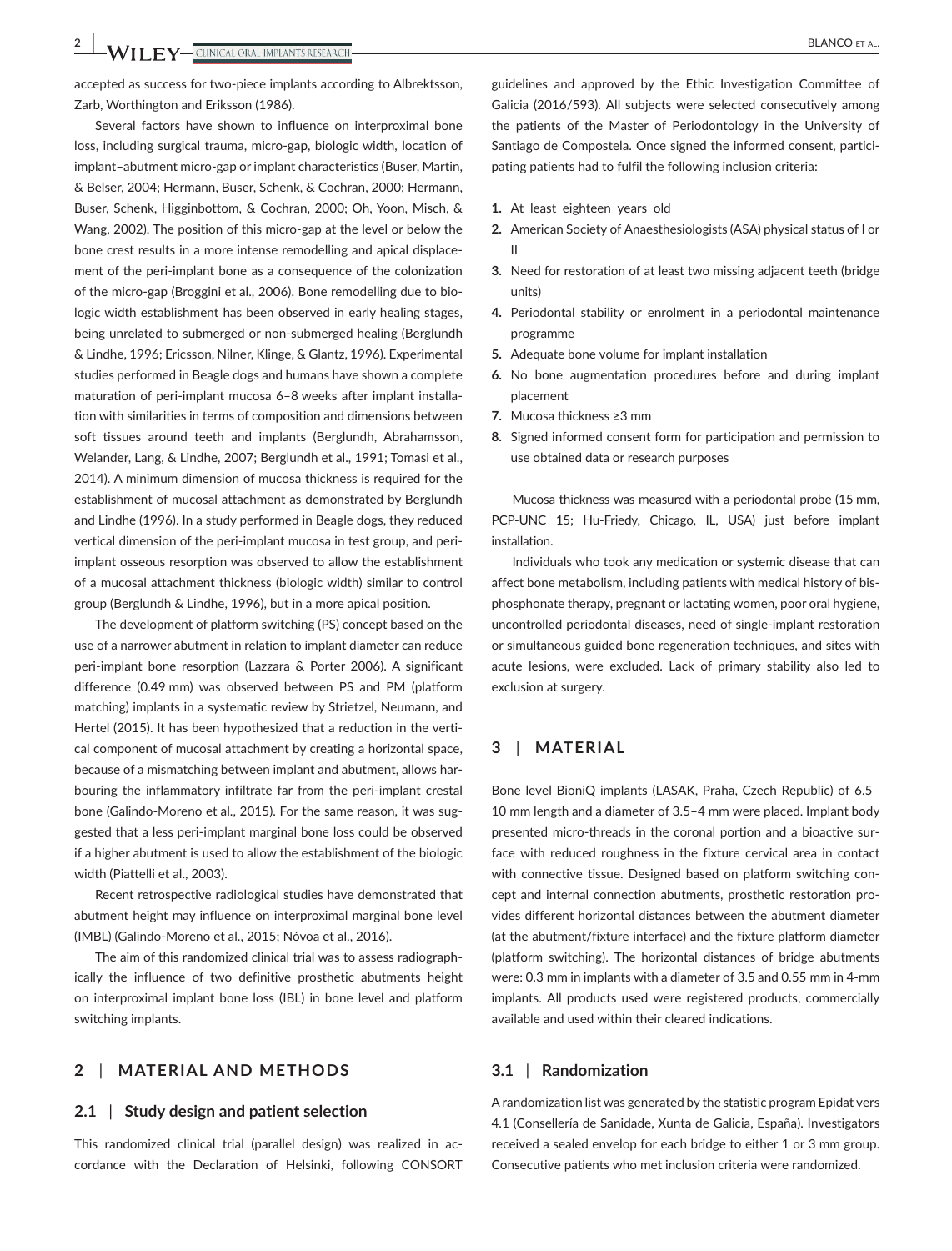

FIGURE 1 1 mm (a) and 3 mm (b) screw-on titanium abutments

## **3.2** | **Surgical and restorative procedures**

Patients received a complete oral clinical examination and intra-oral Xray and CBCT scan to assess bone dimensions for implant placement. An individualized film holder was also designed to have reproducible and comparable X-rays. Once enrolled in the study, a full-mouth professional prophylaxis was scheduled. At the time of surgery, and under local anaesthesia (Artinibsa®; Inibsa, Barcelona, Spain), thickness of the mucosa was measured, a mid-crestal incision was performed and the buccal and lingual flap elevated. Before implant osteotomy, sealed envelopes containing the randomization were opened. A conventional implant placement protocol was performed according to manufacturer's recommendations for 3.5- or 4-mm-diameter implants based on available bone and in a non-submerged technique. Implant stability was assessed using torque control with the hand-piece device.

Immediately after implantation, screw-on definitive titanium abutments (Figure 1) were placed and protected with a titanium cover (oneabutment one-time). Mucoperiosteal flaps were then sutured with Supramid 5/0 (Aragó; Barcelona; Spain) obtaining primary closure. A standardized intra-oral radiograph was made to check implant position and abutment seating immediately after surgery (baseline data).

All patients were advised to have soft diet and minimize the trauma in the implant area. Patients were also instructed to rinse with 0.12% chlorhexidine/digluconate (Perio-aid; Dentaid, Spain) solution twice per day for 2 weeks and systemic antibiotics (Amoxicillin 500/8 hr/7 d) and anti-inflammatories (Ibuprofen 600 mg/8 hr/3 d) prescribed. Sutures were removed 1 week after surgery and patients received thorough dental hygiene instructions and were advised to clean the titanium cover with extra soft toothbrush.

Eight weeks after surgery, prosthetic phase was initiated. Custom impression trays, impression copings to the definitive abutments and a full-arch polyether material were used (Impregum Penta Soft; 3M ESPE). One month later, after final impression was taken, screw-retained metal ceramic prosthesis was positioned, the internal screws tightened at 15  $\mathrm{Ncm}^2$  torque according to manufacturer guidelines, and screw access closed with light-cured composite.

Occlusion was also checked to obtain an adequate distribution of occlusal contacts.

# **3.3** | **Radiographic variable**

To evaluate interproximal bone levels around implants, a standardized intra-oral X-ray technique was used. A customized X-ray film holder (Rinn holder) was made for each patient. It was used at each visit and fitted onto the antagonist jaw. The periapical radiographs were taken using the longcone paralleling technique (Meijndert, Meijer, Raghoebar, & Vissink, 2004). A phosphor plate X-ray (Durr Dental, Bietigheim-Bissingen, Germany) and an X-ray tube (Planmeca, Helsinki, Finland) with the same setting for each patient were used. Two independent and calibrated examiners (A.P., P.M.) measured the distance from implant shoulder (S) to the mesial and distal first visible bone contact (fBIC) to the nearest 0.1 mm using IMAGE J software (1.47 V Wayne Rasband; National Institutes of Health, Bethesda, MD, USA) and the mean of the two measurements were calculated. The scale was set and calibrated by the height of the dental implant, which yielded a pixel/mm ratio. Radiographic interproximal bone levels were calculated between implant placement (baseline), loading (3 months after surgery) and 6-month follow-up after surgery (Figure 2).

# **3.4** | **Clinical variables**

Data related to age, gender, history of periodontitis, smoking, implant location, implant diameter, implant length, insertion torque, width of keratinized mucosa, bone density, gingival biotype and antagonist were also gathered to evaluate the influence of these factors on IMBL. Periodontal disease history was determined by assessment of attachment loss using a periodontal probe (15 mm, PCP-UNC 15; Hu-Friedy). Patients with the presence of proximal attachment loss of ≥3 mm in ≥2 non-adjacent teeth were considered to have periodontitis (Tonetti & Claffey, 2005). Smoking status was classified as: non-smoker/smoker. Data relative to implant location (upper/lower), insertion torque (≤35 Ncm<sup>2</sup>/>35 Ncm<sup>2</sup>), width of keratinized tissue (<1 mm/≥1 mm), bone density (Lekholm & Zarb, 1985) categorized in types I–II (cortical) and types III–IV (cancellous), biotype (thin/thick. De Rouck, Eghbali, Collys, De Bruyn, & Cosyn, 2009) and antagonist (natural tooth/implant restoration) were also registered.

# **3.5** | **Statistical analysis**

The trial was designed to assess whether the average efficacy of both treatments can be considered different in interproximal crestal bone levels maintenance. To achieve 80% power at a significance level of 0.05, sample size was computed considering to detect a difference of 0.5 mm in a design with four repeated measurements. Using PASS version 12 (NCSS, LCC, Kaysville, UT, USA), it was determined that 20 patients/20 bridges (10 per group) were required.

Demographical and clinical parameters were descriptively reported. For continuous variables, mean and standard deviations (*SD*s) were calculated for each treatment group, and numbers and percentages were calculated for categorical variables. Interproximal bone level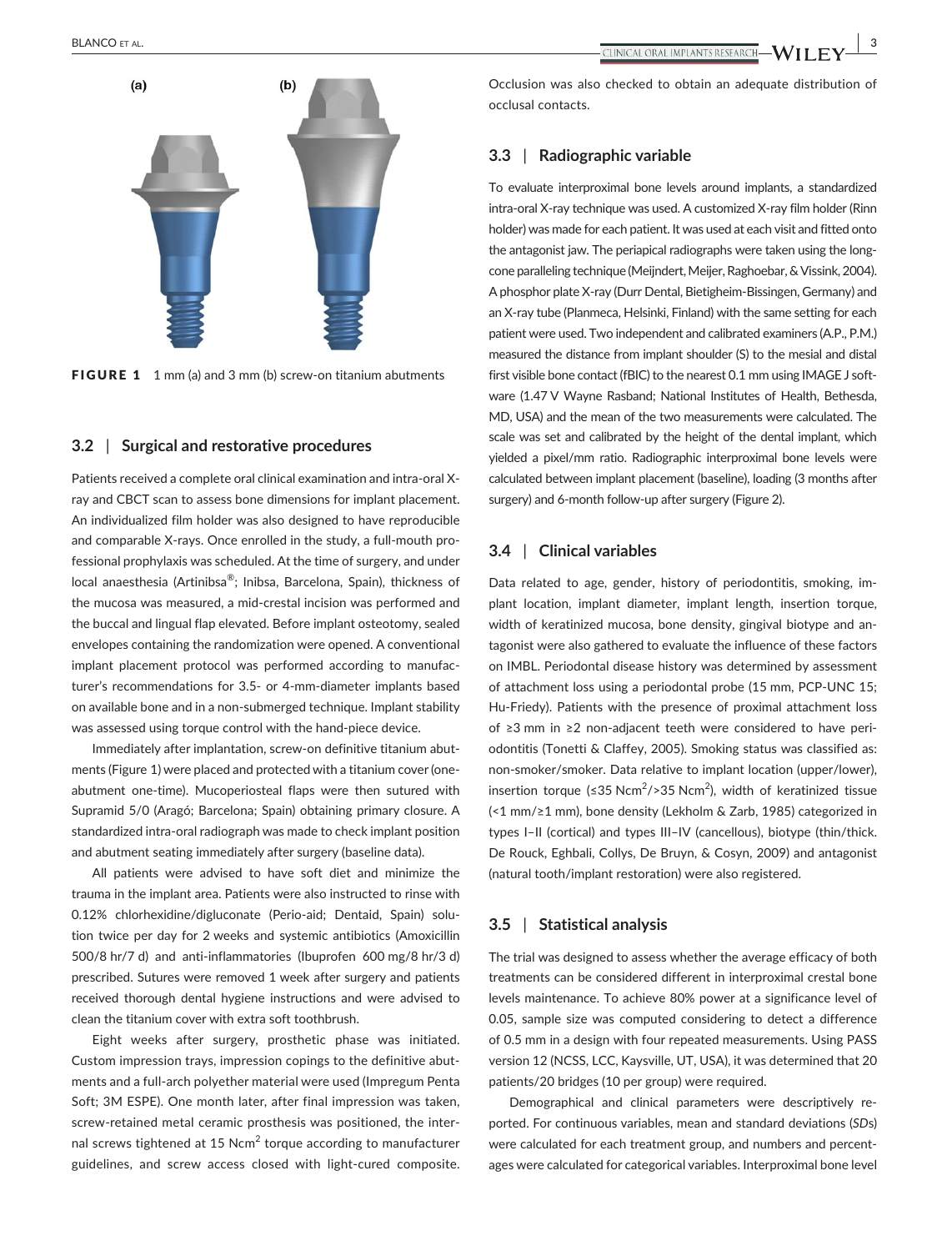



changes (IBLCs) were measured at mesial and distal implant site and averaged to represent the IBL over time. The IBLCs were compared using repeated-measures mixed ANOVA. Association between IBLC and categorical variables was performed with the Student *t* test. All analyses were performed using SPSS software, version 20.0 (SPSS Inc., Chicago, IL, USA). The level of significance was set at *p* < .05.

# **4** | **RESULTS**

## **4.1** | **Subjects and implants**

Twenty-two consecutive subjects, with a mean age of  $55.82 \pm 1.55$ in 1 mm and  $52.27 \pm 2.45$  in 3 mm group, were included in this study, and 21 completed the follow-up. Twenty-two implants—11 bridges (50%) in the 1 mm and the same in the 3 mm group (50%). Out of the 44 study implants, a total of 42 implants were available at 6 months. In 3 mm group, two implants in one bridge were not available for analysis. Due to lack of stability of these two implants, prosthesis placement was delayed and implants were excluded. No adverse events were reported after 6 months follow-up after surgery (Figure 3).

General health was assessed with the American Society of Anaesthesiologist physical status classification system (ASA). Nine patients were classified as ASA I (40.9%) and 12 patients as ASA II (59.1%). Implants were placed in seven non-smoker and four smokers patients in 1 mm group and eight and two patients in the 3 mm group, respectively. Ten patients had periodontitis, five in 1 mm group and five in 3 mm group. The majority of implants (30) were 8 mm in length (16 in 1 mm group and 14 in 3 mm group). Twenty-four implants were 3.5 mm in diameter and 18 were 4.0 mm. Twenty-two implants were placed in the lower jaw. In 1 mm group, the mean of insertion torque was  $30.23 \pm 1.66$  and  $32.95 \pm 1.85$  in 3 mm group. Bone density was classified according to Lekholm and Zarb (1985). The majority of implants were placed in bone type III or type IV. No significant difference was observed between groups (Table 1).

# **4.2** | **Radiographic evaluation of interproximal marginal bone levels**

The mean interproximal bone loss from surgery to loading (3 months) and from 3 to 6 months was  $0.83 \pm 0.19$  mm and  $0.91 \pm 0.19$  mm in the 1 mm group, and  $0.14 \pm 0.08$  mm and  $0.11 \pm 0.09$  mm in the 3 mm group, respectively. The repeated-measures mixed ANOVA test revealed statistical significant differences between treatment groups at loading (3 months after surgery) and 6 months after surgery (Table 2). A greater bone resorption was observed in implants loaded with short abutments in comparison with long abutments. Figure 4 shows absolute values of IMBL at the three time points and changes of IMBL between the time points.

Table 3 exhibits the results of the analysis for the relation of patient characteristics and clinical variables on marginal bone level. At 3 and 6 months, it was observed a statistical significant difference in interproximal bone loss in smokers vs. non-smokers. For the rest of the variables, it was observed a greater interproximal bone loss in implants placed in the upper jaw vs. lower jaw, with high vs. low torque of insertion, in sites with cortical vs. trabecular bone substratum, and in sites with tooth vs. implant restorations as antagonist. The analysis did not reveal statistical significant differences between groups at 3 or 6 months, except for smokers, showing the absence of relation of these factors in interproximal marginal bone levels when we analyse the variables independently.

# **5** | **DISCUSSION**

The objective of this randomized clinical trial was to evaluate the effect of two different transmucosal definitive abutment heights, on IBL in the early healing phase from implant installation. The results of this study showed a better maintenance of interproximal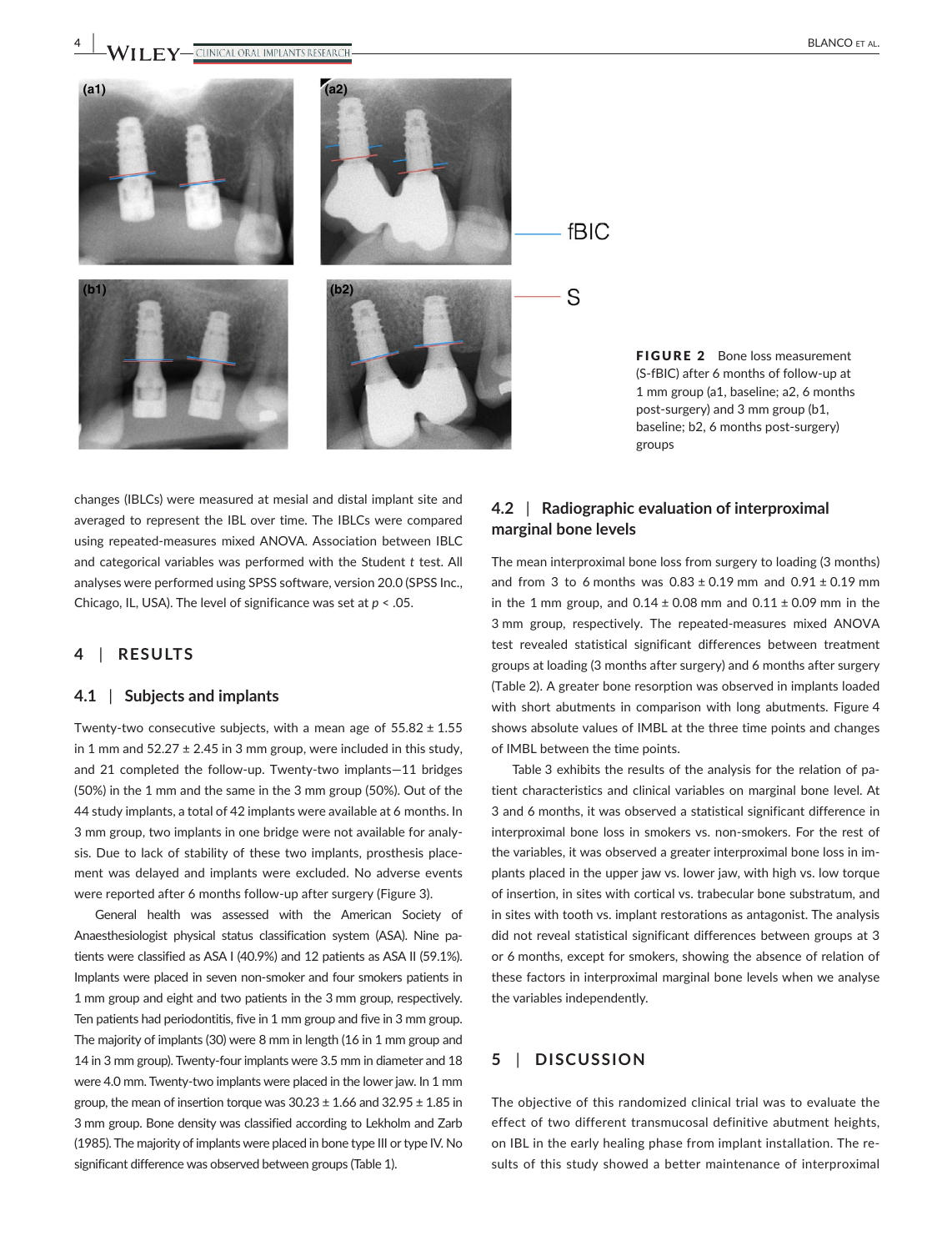

FIGURE 3 Flow chart

marginal bone level when a longer abutment was used to restore PS implants and in non-smoker patients. There were, however, no significant differences when the results of other factors were analysed. Our results confirmed the results published by recent retrospective radiological studies (Galindo-Moreno et al., 2014; Nóvoa et al., 2016; Vervaeke, Dierens, Besseler, & De Bruyn, 2014) and prospective ones (Spinato, Bernardello, Sassatelli, & Zaffe, 2017; Vervaeke, Collaert, Cosyn, & De Bruyn, 2016). Vervaeke et al. (Vervaeke et al., 2014) observed, in a clinical study assessing the influence of initial soft tissue thickness on peri-implant bone level, increasing bone level changes with decreasing abutment heights after 1- and 2-year follow-up. The same group in a prospective and multivariate analysis study stated that after a mean follow-up of 9 years in a group of 39 patients, abutment height was a significant predictor of early peri-implant bone loss (Vervaeke et al., 2016). Galindo-Moreno et al. selected patients with at least two implants splinted in the same screwed prosthetic restoration. The analysis of 6 and 18 months post-loading panoramic radiographs revealed a significant effect of abutment height (Galindo-Moreno et al., 2014, 2015). Nóvoa et al. (2016) observed, in periapical radiographs, greater bone loss at two-piece bone level implants restored with 1 mm than 2.5-mm abutment heights after 36 months. Spinato and

coworkers (Spinato et al., 2017), in a prospective clinical and radiographic study in 93 patients, found that the higher the abutment height, the less marginal bone loss.

As a matter of fact, the relevance of abutment height in reducing peri-implant crestal bone might be because the establishment of the biologic width at abutment level instead of implant level. This fact would allow soft tissue healing at abutment level protecting the osseointegration of the implant. Furthermore, bone remodelling due to biologic width establishment has been observed in early healing stages (Berglundh & Lindhe, 1996; Ericsson et al., 1996) and a minimum dimension of mucosa thickness is required for the establishment of mucosal attachment as demonstrated by Berglundh and Lindhe (1996). Experimental studies performed in Beagle dogs have shown a complete maturation of peri-implant mucosa 6–8 weeks after implant installation with similarities in terms of composition and dimensions between soft tissues around teeth and implants (Berglundh et al., 1991, 2007; Tomasi et al., 2014).

Ericsson et al. (1995) analysed in the dog model different characteristics of the peri-implant mucosa surrounding PM (platform matching) implants. After 9 months, they observed an inflammatory cell infiltrated in the connective tissue facing the implant–abutment junction and 1 mm of bone loss at sites with or without plaque control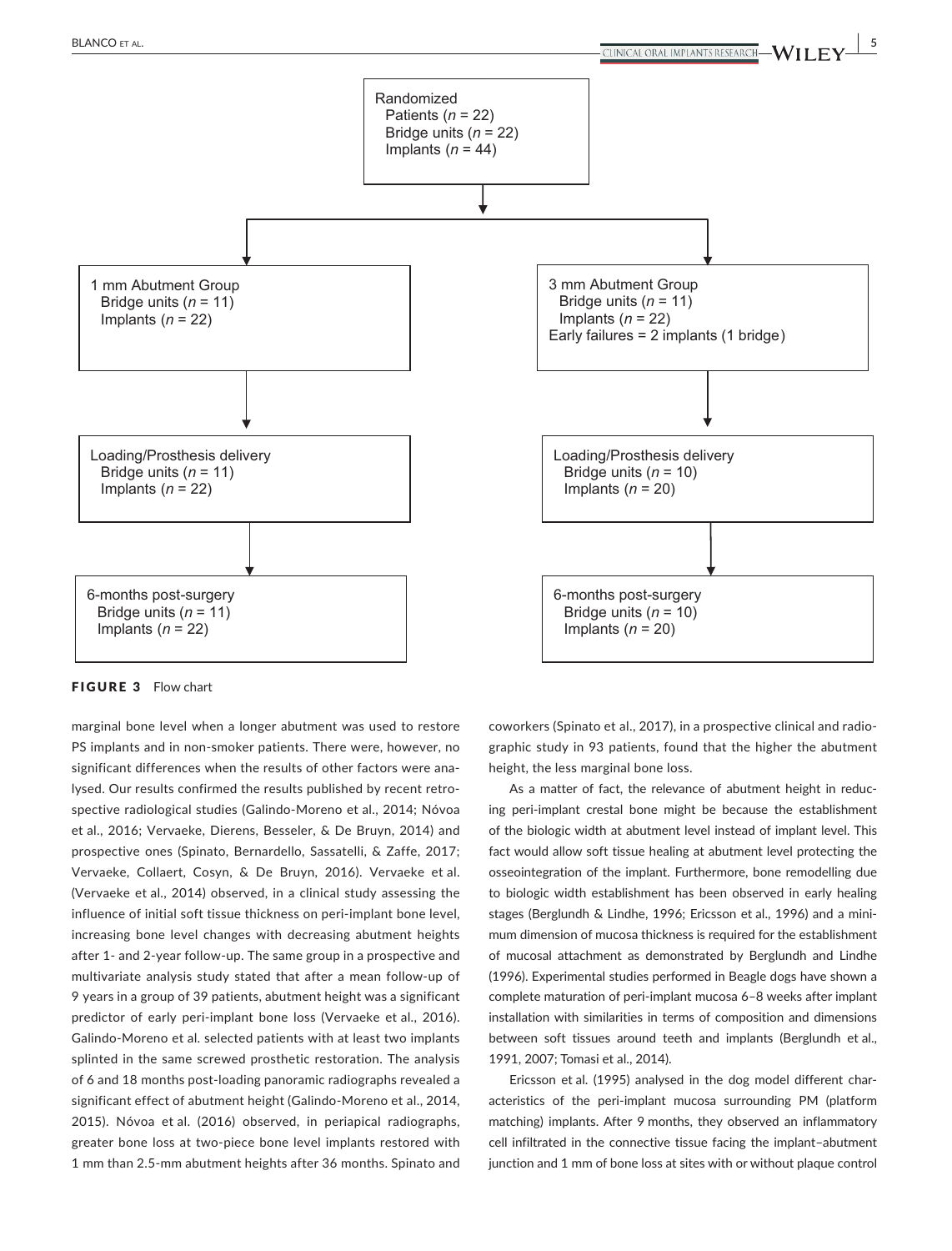| <b>TABLE 1</b> Demographical and clinical parameter of the study |
|------------------------------------------------------------------|
| population and implant sites                                     |

| <b>Treatment group</b> |                         |                     |
|------------------------|-------------------------|---------------------|
| (patients)             | $1 \text{ mm} (n = 11)$ | $3$ mm ( $n = 10$ ) |
| Age(y)                 | $55.82 \pm 1.55$        | $52.27 \pm 2.45$    |
| Smoking                |                         |                     |
| Non-smoker             | 7(63.6%)                | 8 (81.8%)           |
| Smoker                 | 4(36.4%)                | 2(18.2%)            |
| Periodontitis          |                         |                     |
| Yes                    | 5 (45.5%)               | 5 (50.0%)           |
| <b>No</b>              | 6(54.5%)                | 5 (50.0%)           |
| <b>Biotype</b>         |                         |                     |
| Thin                   | 5 (45.5%)               | $3(30.0\%)$         |
| <b>Thick</b>           | 6 (54.5%)               | 7 (70.0%)           |
| Implant length         |                         |                     |
| $6.5$ mm               | 1(9.1%)                 | $0(0.0\%)$          |
| 8 mm                   | 8 (72.7%)               | 7 (70.0%)           |
| $10 \text{ mm}$        | 2(18.2%)                | 3 (30.0%)           |
| Implant diameter       |                         |                     |
| $3.5 \text{ mm}$       | 5(45.5%)                | 7 (70.0%)           |
| $4.0 \text{ mm}$       | 6(54.5%)                | 3 (30.0%)           |
| Implant position       |                         |                     |
| Upper                  | 6(54.5%)                | 4 (40.0%)           |
| Lower                  | 5(45.5%)                | $6(60.0\%)$         |
| Torque                 | $30.23 \pm 1.66$        | $32.95 \pm 1.85$    |
| Bone quality           |                         |                     |
| $1 - 2$                | 4 (36.4%)               | $5(50.0\%)$         |
| $3 - 4$                | 7 (63.6%)               | 5 (50.0%)           |

in an attempt to close off bacteria present at this level as suggested by the authors.

Platform switching has been hypothesized to reduce the vertical component of the biologic width and a reduction in marginal bone resorption (Atieh, Ibrahim, & Atieh, 2010; Lazzara & Porter, 2006). However, other factors also need to be taken into consideration like soft tissue thickness, amount of keratinized tissue, position of implant–abutment junction, implant design, history of periodontitis, or tobacco consumption (Galindo-Moreno et al., 2005, 2014; Hartman & Cochran, 2004; Hermann, Cochran, Nummikoski, & Buser, 1997; Qian, Wennerberg, & Albrektsson, 2012).



FIGURE 4 Graphic data presented with absolute values of interproximal marginal bone level (IMBL) at the three time points and changes of IMBL between the time points

Initial vertical mucosa thickness may influence in maintaining periimplant marginal bone crest. Berglundh and Lindhe demonstrated a significantly more bone resorption when tissues are thinned to 2 mm or less (Berglundh & Lindhe, 1996). Linkevicius, Apse, Grybauskas, & Puisys (2009) in a controlled clinical study observed a greater bone loss, when the mucosal thickness was 2 mm or less (1.38 mm) in contrast with to tissues (0.25 mm). Recent studies have demonstrated that platform switching did not prevent marginal bone resorption when a thin mucosa is present (Linkevicius, Apse, Grybauskas, & Puisys, 2010; Puisys & Linkevicius, 2015). In this study, we have avoided this factor including only cases with at least 3 mm of mucosa thickness at the surgical location.

The implant–abutment interface has demonstrated to be one of the most contributing factors to marginal bone changes (Hermann et al., 1997; Hermann, Buser, Schenk, & Cochran, 2000; Oh et al., 2002; Schwarz, Hegewald, & Becker, 2014). Bacterial colonization of the micro-gap and internal surfaces of the different components, in external abutment connection implants, could explain the presence of bacteria at this level (Persson, Lekholm, Leonhardt, Dahlen, & Lindhe, 1996; Quirynen & van Steenberghe, 1993). As a consequence, an inflammatory cell infiltrate and bone remodelling will be expected due to the establishment of the biologic width (Broggini et al., 2003, 2006). In implants with internal abutment connection, such as the ones used in this study, this complication has been overcome (Dibart, Warbington, Su, & Skobe, 2005; Heitz-Mayfield, Darby, Heitz, & Chen, 2013; Koo et al., 2012; Tesmer, Wallet, Koutouzis, & Lundgren, 2009).

TABLE 2 Mean interproximal bone level change (S-fBIC) at 3 and 6 months

|                    |    | Abutment height 1 mm |    | Abutment height 3 mm |                         | p-Value                               |
|--------------------|----|----------------------|----|----------------------|-------------------------|---------------------------------------|
|                    | N  | Mean $\pm$ SD (mm)   | N  | Mean $\pm$ SD (mm)   | p-Value<br>inter-groups | intra-groups<br>$t^*$ ah <sup>a</sup> |
| Surgery to loading | 11 | $0.83 \pm 0.19$      | 10 | $0.14 \pm 0.08$      | .001                    | .042                                  |
| Surgery to 6 mo    | 11 | $0.91 \pm 0.19$      | 10 | $0.11 \pm 0.09$      |                         |                                       |

<sup>a</sup>time\*abutment height.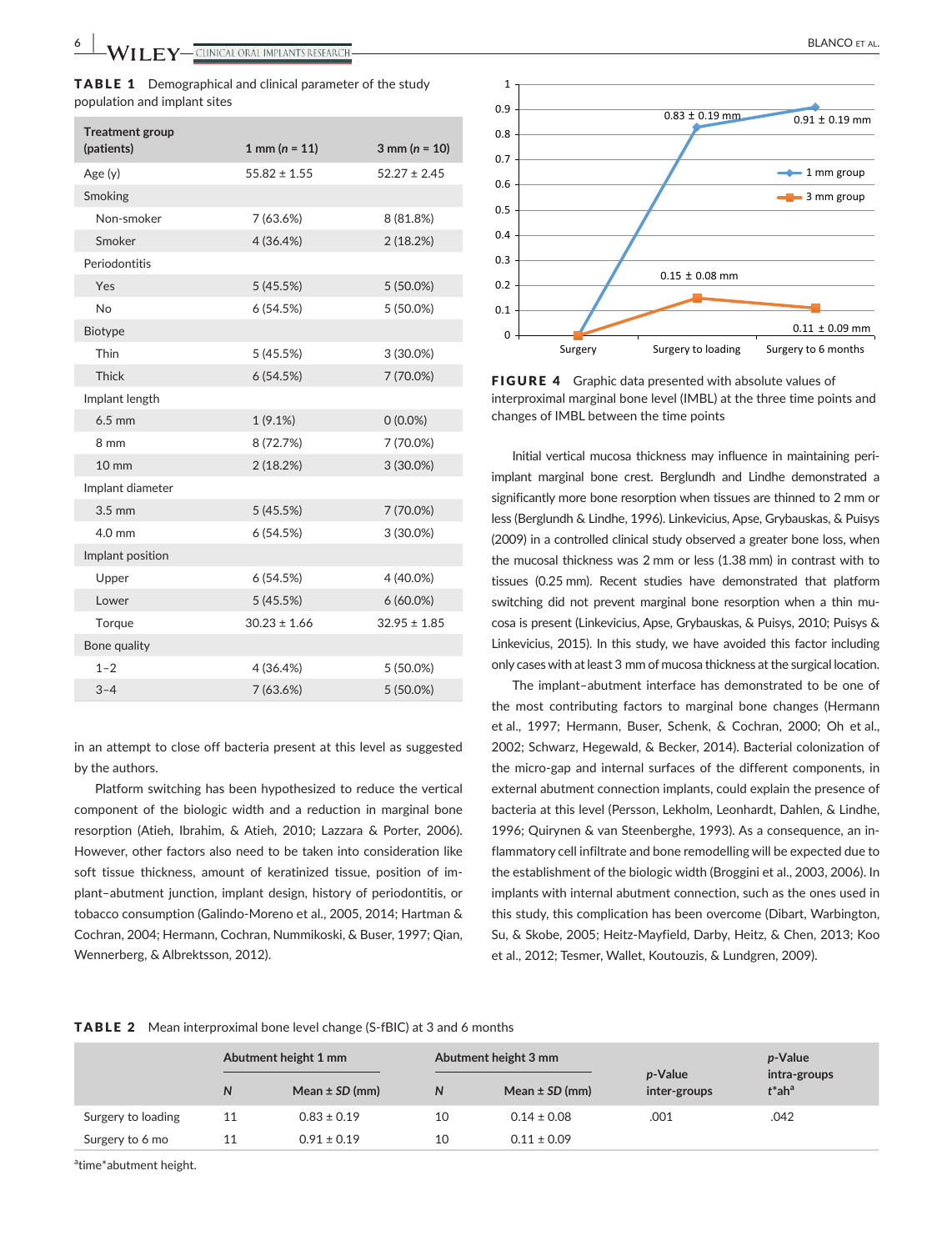The disturbance of mucosal attachment by means of connection/disconnection of the abutment has also been recognized as an important factor affecting crestal bone stability (Abrahamsson, Berglundh, & Lindhe, 1997). Becker, Mihatovic, Golubovic, & Schwarz (2012) observed, after two dis-/reconnection and 8 weeks of follow-up, dimensional changes in soft and hard tissues but without significant differences in comparison with no disconnection group. A recent experimental study has concluded that abutment manipulation presents a negative influence in connective tissue attachment that can predispose to marginal hard tissue resorption, especially in case of thin biotypes (Alves, Muñoz, Ramos, Neves, & Blanco, 2015). These different results could be obtained due to different implant designs. In this study, abutments were placed immediately after implant installation and they were not removed at any moment during the study (one-abutment one-time protocol). <sup>a</sup>95% confidence intervals.

The need of keratinized tissue around implants for maintenance of mucosal health remains controversial. Bouri, Bissada, Al-Zahrani, Faddoul, & Nouneh (2008) observed more plaque accumulation, inflammation and mean bone loss higher on those implants with narrow zones of keratinized mucosa. Chung, Oh, Shotwell, Misch, & Wang (2006), nevertheless, did not observed association between absence keratinized tissue and marginal bone loss. Wennström and Derks (2012) concluded in their review that there was limited evidence on the needs of certain amounts of keratinized mucosa and, due to methodological implications, was not possible to evaluate this association. In our study, we were not able to demonstrate this association. This parameter is related to the presence of plaque and a lower capacity to maintain peri-implant tissue health. It is necessary a longer follow-up to analyse this effect.

The role of smoking and history of periodontitis has been strongly studied and identified as predictors of implant failure and interproximal bone loss. However, its influence has been demonstrated particularly in delayed stages (De Bruyn et al., 2017, Vervaeke et al., 2016; Vervaeke et al. 2015). We could not demonstrate the effect of history of periodontitis on marginal bone loss,

|  | <b>TABLE 3</b> Mean interproximal bone level change as a function of demographic and clinical factors |  |  |  |  |
|--|-------------------------------------------------------------------------------------------------------|--|--|--|--|
|--|-------------------------------------------------------------------------------------------------------|--|--|--|--|

|                         | Mean interproximal implant bone level change ± SD |                                |                                |  |
|-------------------------|---------------------------------------------------|--------------------------------|--------------------------------|--|
| <b>Variables</b>        | $\mathsf{N}$                                      | 3 mo (95% CI) <sup>a</sup>     | 6 mo (95% CI)                  |  |
| Smoking                 |                                                   |                                |                                |  |
| No smoker               | 15                                                | $0.27 \pm 0.08 (-1.15, -0.26)$ | $0.30 \pm 0.10 (-1.14, -0.17)$ |  |
| Smoker                  | 6                                                 | $0.97 \pm 0.29$                | $0.96 \pm 0.29$                |  |
| Periodontitis           |                                                   |                                |                                |  |
| Yes                     | 10                                                | $0.46 \pm 0.17 (-0.45, 0.46)$  | $0.46 \pm 0.18 (-0.41, 0.54)$  |  |
| No                      | 11                                                | $0.47 \pm 0.15$                | $0.52 \pm 0.16$                |  |
| Location                |                                                   |                                |                                |  |
| Upper                   | 10                                                | $0.54 \pm 0.19 (-0.57, 0.35)$  | $0.59 \pm 0.20$ (-0.66, 0.31)  |  |
| Lower                   | 11                                                | $0.42 \pm 0.13$                | $0.42 \pm 0.14$                |  |
| Torque of insertion     |                                                   |                                |                                |  |
| ≤35 Ncm <sup>2</sup>    | 16                                                | $0.41 \pm 0.13$ (-072, 0.31)   | $0.41 \pm 0.13$ (-0.83, 0.25)  |  |
| $>35$ Ncm <sup>2</sup>  | 5                                                 | $0.62 \pm 0.22$                | $0.70 \pm 0.25$                |  |
| Bone quality            |                                                   |                                |                                |  |
| $1 - 2$                 | 9                                                 | $0.45 \pm 0.15 (-0.50, 0.42)$  | $0.46 \pm 0.17 (-0.53, 0.43)$  |  |
| $3 - 4$                 | 12                                                | $0.49 \pm 0.16$                | $0.51 \pm 0.16$                |  |
| Keratinized tissue      |                                                   |                                |                                |  |
| $<$ 1 mm                | 2                                                 | $0.29 \pm 0.12$ (-0.99, 0.56)  | $0.30 \pm 0.22$ (-1.04, 0.59)  |  |
| $\geq 1$ mm             | 19                                                | $0.50 \pm 0.12$                | $0.52 \pm 0.13$                |  |
| Antagonist              |                                                   |                                |                                |  |
| Tooth                   | 15                                                | $0.51 \pm 0.13$ (-0.37, 0.63)  | $0.51 \pm 0.13$ (-0.46, 0.59)  |  |
| Implant restoration     | 6                                                 | $0.38 \pm 0.25$                | $0.44 \pm 0.25$                |  |
| Diameter of the implant |                                                   |                                |                                |  |
| $3.5$ mm                | 12                                                | $0.48 \pm 0.15 (-0.45, 0.49)$  | $0.50 \pm 0.15 (-0.48, 0.51)$  |  |
| $4.0$ mm                | 9                                                 | $0.46 \pm 0.18$                | $0.48 \pm 0.20$                |  |
| Biotype                 |                                                   |                                |                                |  |
| <b>Thin</b>             | 8                                                 | $0.21 \pm 0.09$ (-0.87, 0.03)  | $0.27 \pm 0.12$ (-0.83, 0.12)  |  |
| Thick                   | 13                                                | $0.63 \pm 0.16$                | $0.62 \pm 0.17$                |  |

 **BLANCO** et al. **1997 1997 1998 1999 1999 1999 1999 1999 1999 1999 1999 1999 1999 1999 1999 1999 1999 1999 1999 1999 1999 1999 1999 1999 1999 1999 1999 1999 1999 1**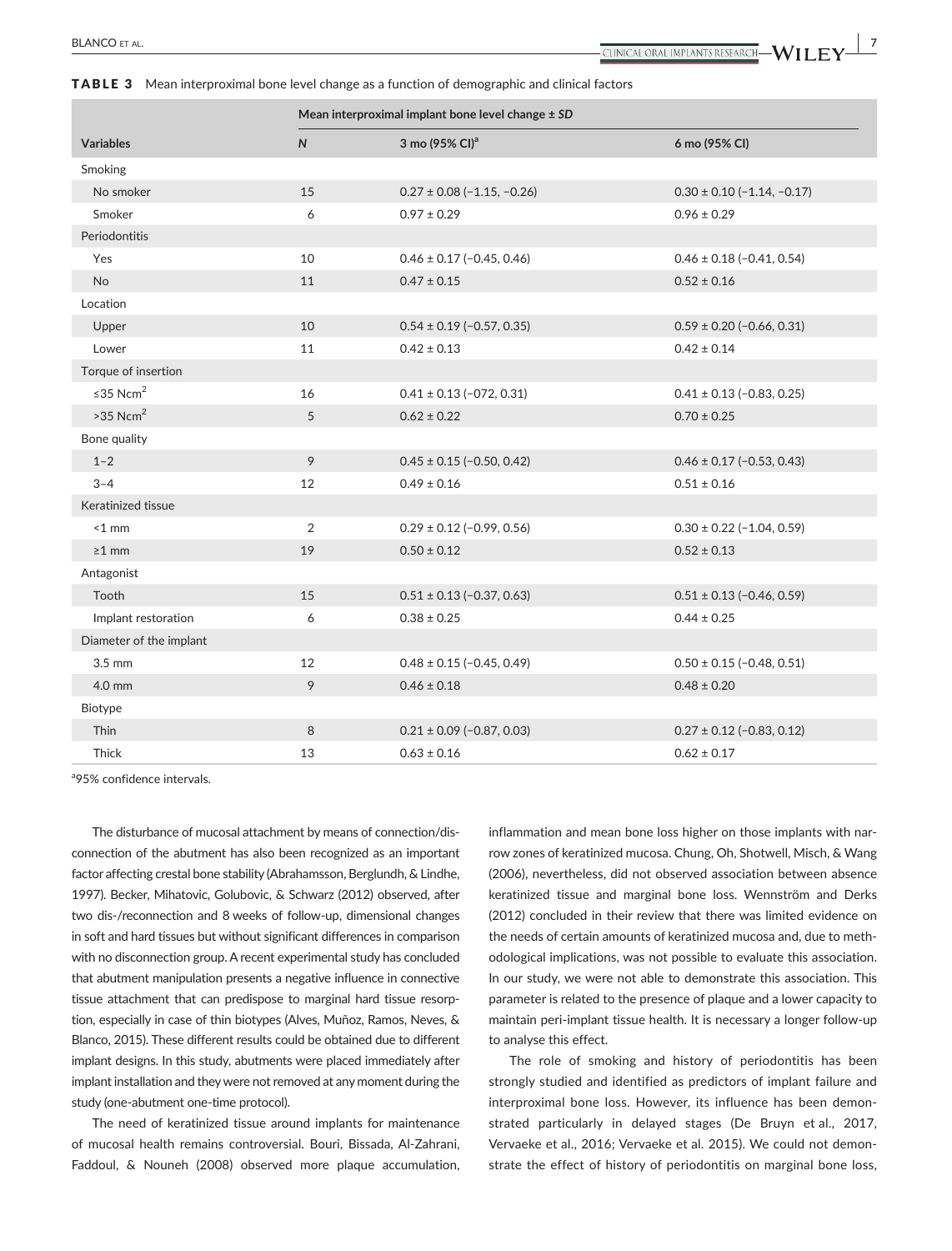**8 BLANCO ET AL.**<br> **BLANCO ET AL.**<br> **BLANCO ET AL.** 

probably due to the short-term analysis (early healing) although we have found differences between smokers and non-smokers. As proposed Albrektsson et al. (1986), a multivariate analysis is needed in a 1-year follow-up. Galindo-Moreno et al. (2005) demonstrated, in a prospective study on 514 implants, that IBL was significantly related to tobacco use or alcohol consumption, increased plaque levels and gingival inflammation. A posterior retrospective study demonstrated lower survival rates and higher marginal bone loss in tobacco smokers with a history of treated and maintained periodontitis (Aglietta et al., 2011). A recent systematic review affirmed that the insertion of implants in smokers yielded to increased failure rates, postoperative infections and marginal bone loss (Chrcanovic, Albrektsson, & Wennerberg, 2015).

The present study has some limitations. The number of patients might seem small, but considering the sample size analysis, the study had a power of 80%. Another limitation could be the length of the study (6 months), but according to the literature we can consider it enough to check the early healing. Biologic width is early established (6–8 weeks) and has a stable dimension over time; therefore, 6 months in humans seem to be enough to demonstrate its influence in crestal bone loss (Berglundh et al., 2007; Cochran, Hermann, Schenk, Higginbottom, & Buser, 1997; Hermann, Buser, Schenk, Higginbottom et al., 2000; Tomasi et al., 2014) Probably, the reason because patient variables did not influence (except smoking) was the short-term analysis.

# **6** | **CONCLUSIONS**

Abutment height showed a significant effect on interproximal marginal bone level in this randomized clinical trial. The use of short abutments led to a greater marginal bone resorption in comparison with the use of longer abutments. These results provide a better understanding on implant procedures and abutment selection.

## **ACKNOWLEDGEMENTS**

This randomized clinical trial was sponsored by LASAK, Praha, Czech Republic.

## **CONFLICT OF INTEREST**

Authors declare no conflict of interest.

#### **ORCID**

*Juan Blanco* <http://orcid.org/0000-0001-9251-513X>

## **REFERENCES**

Abrahamsson, I., Berglundh, T., & Lindhe, J. (1997). The mucosal barrier following abutment dis/reconnection. An experimental study in dogs. *Journal of Clinical Periodontology*, *24*, 568–572. [https://doi.](https://doi.org/10.1111/j.1600-051X.1997.tb00230.x) [org/10.1111/j.1600-051X.1997.tb00230.x](https://doi.org/10.1111/j.1600-051X.1997.tb00230.x)

- Aglietta, M., Iorio Siciliano, V., Rasperini, G., Cafiero, C., Lang, N. P., & Salvi, G. E. (2011). A 10-year retrospective analysis of marginal bone-level changes around implants in periodontally healthy and periodontally compromised tobacco smokers. *Clinical Oral Implants Research*, *22*, 47–53. <https://doi.org/10.1111/j.1600-0501.2010.01977.x>
- Albrektsson, T., Zarb, G., Worthington, P., & Eriksson, A. R. (1986). The long-term efficacy of currently used dental implants: A review and proposed criteria of success. *The International Journal of Oral & Maxillofacial Implants*, *1*, 11–25.
- Alves, C. C., Muñoz, F., Ramos, I., Neves, M., & Blanco, J. (2015). Marginal bone and soft tissue behaviour following platform switching abutment connection/disconnection a dog model study. *Clinical Oral Implants Research*, *26*, 983–991.<https://doi.org/10.1111/clr.12385>
- Atieh, M. A., Ibrahim, H. M., & Atieh, A. H. (2010). Platform switching for marginal bone preservation around dental implants: A systematic review and meta-analysis. *Journal of Periodontology*, *81*, 1350–1366. <https://doi.org/10.1902/jop.2010.100232>
- Becker, K., Mihatovic, I., Golubovic, V., & Schwarz, F. (2012). Impact of abutment material and dis-/re-connection on soft and hard tissue changes at implants with platform-switching. *Journal of Clinical Periodontology*, *39*, 774–780.<https://doi.org/10.1111/j.1600-051X.2012.01911.x>
- Berglundh, T., Abrahamsson, I., Welander, M., Lang, N. P., & Lindhe, J. (2007). Morphogenesis of the periimplant mucosa: An experimental study in dogs. *Clinical Oral Implants Research*, *18*, 1–8. [https://doi.](https://doi.org/10.1111/j.1600-0501.2006.01380.x) [org/10.1111/j.1600-0501.2006.01380.x](https://doi.org/10.1111/j.1600-0501.2006.01380.x)
- Berglundh, T., & Lindhe, J. (1996). Dimension of the peri-implant mucosa. Biological width revisited. *Journal of Clinical Periodontology*, *23*, 971– 973.<https://doi.org/10.1111/j.1600-051X.1996.tb00520.x>
- Berglundh, T., Lindhe, J., Ericsson, I., Marinello, C. P., Liljenberg, B., & Thornsen, P. (1991). The soft tissue barrier at implants and teeth. *Clinical Oral Implants Research*, *2*, 81–90. [https://doi.](https://doi.org/10.1034/j.1600-0501.1991.020206.x) [org/10.1034/j.1600-0501.1991.020206.x](https://doi.org/10.1034/j.1600-0501.1991.020206.x)
- Bouri, A. J. R., Bissada, N., Al-Zahrani, M. S., Faddoul, F., & Nouneh, I. (2008). Width of keratinized gingiva and the health status of the supporting tissues around dental implants. *The International Journal of Oral & Maxillofacial Implants*, *23*, 323–326.
- Broggini, N., Mcmanus, L., Hermann, J., Medina, R., Oates, T., Schenk, R., & Cochran, D. (2003). Persistent acute inflammation at the implantabutment interface. *Journal of Dental Research*, *82*, 232–237. [https://](https://doi.org/10.1177/154405910308200316) [doi.org/10.1177/154405910308200316](https://doi.org/10.1177/154405910308200316)
- Broggini, N., Mcmanus, L., Hermann, J., Medina, R. T., Schenk, R., Buser, D., & Cochran, D. (2006). Peri-implant inflammation defined by the implant-abutment interface. *Journal of Dental Research*, *85*, 473–478. <https://doi.org/10.1177/154405910608500515>
- Buser, D., Martin, W., & Belser, U. C. (2004). Optimizing esthetics for implant restorations in the anterior maxilla: Anatomic and surgical considerations. *The International Journal of Oral & Maxillofacial Implants*, *19*, 43–61.
- Buser, D., Weber, H., & Lang, N. P. (1990). Tissue integration of non-submerged implants. 1-year results of a prospective study with 100 ITI hollowcylinder and hollow-screw implants. *Clinical Oral Implants Research*, *1*, 33–40. <https://doi.org/10.1034/j.1600-0501.1990.010105.x>
- Chrcanovic, B. R., Albrektsson, T., & Wennerberg, A. (2015). Smoking and dental implants: A systematic review and meta-analysis. *Journal of Dentistry*, *43*, 487–498. <https://doi.org/10.1016/j.jdent.2015.03.003>
- Chung, D. M., Oh, T.-J., Shotwell, J. L., Misch, C. E., & Wang, H.-L. (2006). Significance of keratinized mucosa in maintenance of dental implants with different surfaces. *Journal of Periodontology*, *77*, 1410–1420. <https://doi.org/10.1902/jop.2006.050393>
- Cochran, D. L., Hermann, J. S., Schenk, R. K., Higginbottom, F. L., & Buser, D. (1997). Biologic width around titanium implants. A histometric analysis of the implanto-gingival junction around unloaded and loaded nonsubmerged implants in the canine mandible. *Journal of Periodontology*, *68*, 186–198. <https://doi.org/10.1902/jop.1997.68.2.186>
- De Bruyn, H., Christiaens, V., Doornewaard, R., Jacobsson, M., Cosyn, J., Jacquet, W., & Vervaeke, S. (2017). Implant surface roughness and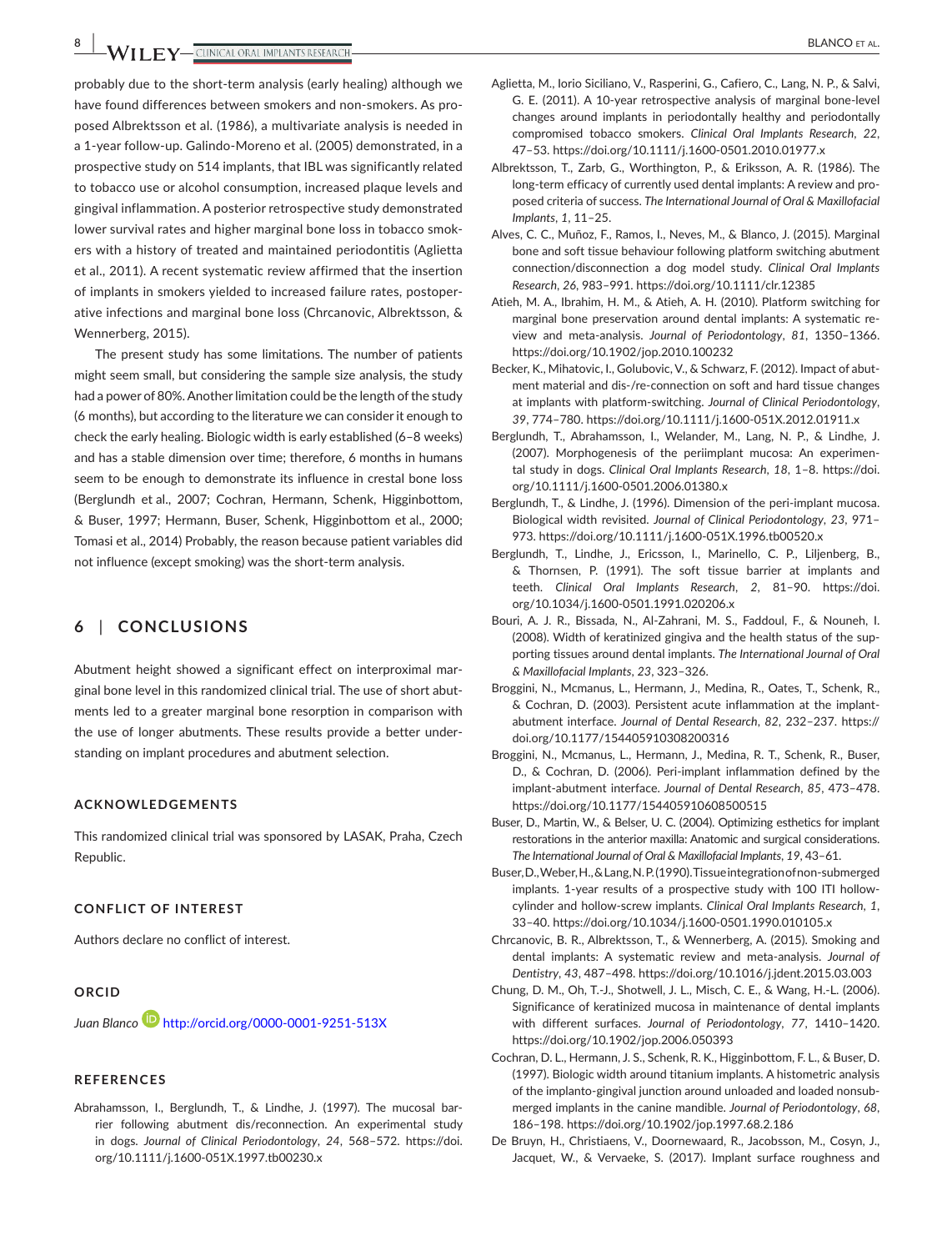patient factors on long-term peri-implant bone loss. *Periodontology*, *2000*(73), 218–227. <https://doi.org/10.1111/prd.12177>

De Rouck, T., Eghbali, R., Collys, K., De Bruyn, H., & Cosyn, J. (2009). The gingival biotype revisited: Transparency of the periodontal probe through the gingival margin as a method to discriminate thin from thick gingiva. *Journal of Clinical Periodontology*, *36*(5), 428–433. [https://doi.](https://doi.org/10.1111/j.1600-051X.2009.01398.x) [org/10.1111/j.1600-051X.2009.01398.x](https://doi.org/10.1111/j.1600-051X.2009.01398.x)

Dibart, S., Warbington, M., Su, M. F., & Skobe, Z. (2005). In vitro evaluation of the implant-abutment bacterial seal: The locking taper system. *International Journal of Oral & Maxillofacial Implants*, *20*, 732–737.

Ericsson, I., Nilner, K., Klinge, B., & Glantz, P. (1996). Radiographical and histological characteristics of submerged and nonsubmerged titanium implants. An experimental study in the Labrador dog. *Clinical Oral Implants Research*, *7*, 20–26.<https://doi.org/10.1034/j.1600-0501.1996.070103.x>

Ericsson, I., Persson, L. G., Berglundh, T., Marinello, C. P., Lindhe, J., & Klinge, B. (1995). Different types of inflammatory reactions in periimplant soft tissues. *Journal of Clinical Periodontology*, *22*, 255–261.

Galindo-Moreno, P., Fauri, M., Ávila-Ortiz, G., Fernández-Barbero, J. E., Cabrera-León, A., & Sánchez-Fernández, E. (2005). Influence of alcohol and tobacco habits on peri-implant marginal bone loss: A prospective study. *Clinical Oral Implants Research*, *16*, 579–586. [https://doi.](https://doi.org/10.1111/j.1600-0501.2005.01148.x) [org/10.1111/j.1600-0501.2005.01148.x](https://doi.org/10.1111/j.1600-0501.2005.01148.x)

Galindo-Moreno, P., León-Cano, A., Monje, A., Ortega-Oller, I., Ovalle, F., & Catena, A. (2015). Abutment height influences the effect of platform switching on peri-implant marginal bone loss. *Clinical Oral Implants Research*, *27*, 167–173.

Galindo-Moreno, P., Leon-Cano, A., Ortega-Oller, I., Monje, A., Suarez, F., Ovalle, F., … Catena, A. (2014). Prosthetic abutment height is a key factor in peri-implant marginal bone loss. *Journal of Dental Research*, *93*, 80S–85S.<https://doi.org/10.1177/0022034513519800>

Hartman, G. A., & Cochran, D. L. (2004). Initial implant position determines the magnitude of crestal bone remodelling. *Journal of Periodontology*, *75*, 572–577.<https://doi.org/10.1902/jop.2004.75.4.572>

Heitz-Mayfield, L. J. A., Darby, I., Heitz, F., & Chen, S. (2013). Preservation of crestal bone by implant design. A comparative study in minipigs. *Clinical Oral Implants Research*, *24*, 243–249. [https://doi.](https://doi.org/10.1111/j.1600-0501.2012.02513.x) [org/10.1111/j.1600-0501.2012.02513.x](https://doi.org/10.1111/j.1600-0501.2012.02513.x)

Hermann, J. S., Buser, D., Schenk, R. K., & Cochran, D. L. (2000). Crestal bone changes around titanium implants. A histometric evaluation of unloaded non-submerged and submerged implants in the canine mandible. *Journal of Periodontology*, *71*, 1412–1424. [https://doi.](https://doi.org/10.1902/jop.2000.71.9.1412) [org/10.1902/jop.2000.71.9.1412](https://doi.org/10.1902/jop.2000.71.9.1412)

Hermann, J. S., Buser, D., Schenk, R. K., Higginbottom, F. L., & Cochran, D. L. (2000). Biologic width around titanium implants. A physiologically formed and stable dimension over time. *Clinical Oral Implants Research*, *11*, 1–11.<https://doi.org/10.1034/j.1600-0501.2000.011001001.x>

Hermann, J. S., Cochran, D. L., Nummikoski, P. V., & Buser, D. (1997). Crestal bone changes around titanium implants. A radiographic evaluation of unloaded nonsubmerged and submerged implants in the canine mandible. *Journal of Periodontology*, *68*, 1117–1130. [https://doi.](https://doi.org/10.1902/jop.1997.68.11.1117) [org/10.1902/jop.1997.68.11.1117](https://doi.org/10.1902/jop.1997.68.11.1117)

Koo, K., Lee, E., Kim, J., Seol, Y., Han, J. S., Kim, T., … Rhyu, I. (2012). The effect of internal versus external abutment connection modes on crestal bone changes around dental implants: A radiographic analysis. *Journal of Periodontology*, *83*, 1104–1109. [https://doi.org/10.1902/](https://doi.org/10.1902/jop.2011.110456) [jop.2011.110456](https://doi.org/10.1902/jop.2011.110456)

Lazzara, R. J., & Porter, S. S. (2006). Platform switching: A new concept in implant dentistry for controlling postrestorative crestal bone levels. *International Journal of Periodontics & Restorative Dentistry*, *26*, 9–17.

Lekholm, U., & Zarb, G. (1985). Patient selection and preparation. In P.- I. Branemark, G. Zarb, & T. Albrektsson (Eds.), *Tissue-integrated prosthesis: Osseointegration in clinical dentistry* (pp. 199–209). Chicago: Quintessence.

Linkevicius, T., Apse, P., Grybauskas, S., & Puisys, A. (2009). The influence of soft tissue thickness on crestal bone changes around implants: A 1-year

prospective controlled clinical trial. *The International Journal of Oral & Maxillofacial Implants*, *24*, 712–719.

Linkevicius, T., Apse, P., Grybauskas, S., & Puisys, A. (2010). Influence of thin mucosal tissues on crestal bone stability around implants with platform switching: A 1-year pilot study. *Journal of Oral and Maxillofacial Surgery*, *68*, 2272–2277. <https://doi.org/10.1016/j.joms.2009.08.018>

Meijndert, L., Meijer, H. J., Raghoebar, G. M., & Vissink, A. (2004). A technique for standardized evaluation of soft and hard peri-implant tissues in partially edentulous patients. *Journal of Periodontology*, *75*, 646–651.

Nóvoa, L., Batalla, P., Caneiro, L., Pico, A., Liñares, A., & Blanco, J. (2016). Influence of abutment height as a condition for maintenance of periimplant crestal bone at "Bone Level" implants. A 3-year follow-up study. *International Journal of Periodontics & Restorative Dentistry*, *37*(5), 721–727.

Oh, T.-J., Yoon, J., Misch, C. E., & Wang, H.-L. (2002). The causes of early implant bone loss: Myth or science? *Journal of Periodontology*, *73*, 322– 333. <https://doi.org/10.1902/jop.2002.73.3.322>

Papaspyridakos, P., Chen, C. J., Singh, M., Weber, H. P., & Gallucci, G. O. (2012). Success criteria in implant dentistry: A systematic review. *Journal of Dental Research*, *91*, 242–248. [https://doi.](https://doi.org/10.1177/0022034511431252) [org/10.1177/0022034511431252](https://doi.org/10.1177/0022034511431252)

Persson, L. G., Lekholm, U., Leonhardt, A., Dahlen, G., & Lindhe, J. (1996). Bacterial colonization on internal surfaces of Branemark system® implant components. *Clinical Oral Implants Research*, *7*, 90–95. [https://doi.](https://doi.org/10.1034/j.1600-0501.1996.070201.x) [org/10.1034/j.1600-0501.1996.070201.x](https://doi.org/10.1034/j.1600-0501.1996.070201.x)

Piattelli, A., Vrespa, G., Petrone, G., Iezzi, G., Annibali, S., & Scarano, A. (2003). Role of the micro-gap between implant and abutment: A retrospective histologic evaluation in monkeys. *Journal of Periodontology*, *74*, 346–352. <https://doi.org/10.1902/jop.2003.74.3.346>

Puisys, A., & Linkevicius, T. (2015). The influence of mucosal tissue thickening on crestal bone stability around bone-level implants. A prospective controlled clinical trial. *Clinical Oral Implants Research*, *26*, 123–129.

Qian, J., Wennerberg, A., & Albrektsson, T. (2012). Reasons for marginal bone loss around oral implants. *Clinical Implant Dentistry and Related Research*, *14*, 792–807. <https://doi.org/10.1111/cid.12014>

Quirynen, M., & van Steenberghe, D. (1993). Bacterial colonization of the internal part of two stage implants. An in vivo study. *Clinical Oral Implants Research*, *4*, 158–161. [https://doi.](https://doi.org/10.1034/j.1600-0501.1993.040307.x) [org/10.1034/j.1600-0501.1993.040307.x](https://doi.org/10.1034/j.1600-0501.1993.040307.x)

Schwarz, F., Hegewald, A., & Becker, J. (2014). Impact of implant–abutment connection and positioning of the machined collar/micro-gap on crestal bone level changes. A systematic review. *Clinical Oral Implants Research*, *25*, 417–425. <https://doi.org/10.1111/clr.12215>

Spinato, S., Bernardello, F., Sassatelli, P., & Zaffe, D. (2017). Hybrid implants in healthy and periodontally compromised patients: A preliminary clinical and radiographic study. *International Journal of Periodontics & Restorative Dentistry*, *37*, 195–202. [https://doi.](https://doi.org/10.11607/prd.3140) [org/10.11607/prd.3140](https://doi.org/10.11607/prd.3140)

Strietzel, F. P., Neumann, K., & Hertel, M. (2015). Impact of platform switching on marginal peri-implant bone-level changes. A systematic review and meta-analysis. *Clinical Oral Implants Research*, *26*, 342–358.

Tesmer, M., Wallet, S., Koutouzis, T., & Lundgren, T. (2009). Bacterial colonization of the dental implant fixture-abutment interface: An in vitro study. *Journal of Periodontology*, *80*, 1991–1997. [https://doi.](https://doi.org/10.1902/jop.2009.090178) [org/10.1902/jop.2009.090178](https://doi.org/10.1902/jop.2009.090178)

Tomasi, C., Tessarolo, F., Caola, I., Wennström, J., Nollo, G., & Berglundh, T. (2014). Morphogenesis of peri-implant mucosa revisited: An experimental study in humans. *Clinical Oral Implants Research*, *25*, 997–1003. <https://doi.org/10.1111/clr.12223>

Tonetti, M. S., Claffey, N., & European Workshop in Periodontology Group C (2005). Advances in the progression of periodontitis and proposal of definitions of a periodontitis case and disease progression for use in risk factor research. *Journal of Clinical Periodontology*, *32*, 210–213. <https://doi.org/10.1111/j.1600-051X.2005.00822.x>

Vervaeke, S., Collaert, B., Cosyn, J., & De Bruyn, H. (2016). A 9-year prospective case series using multivariate analyses to identify predictors